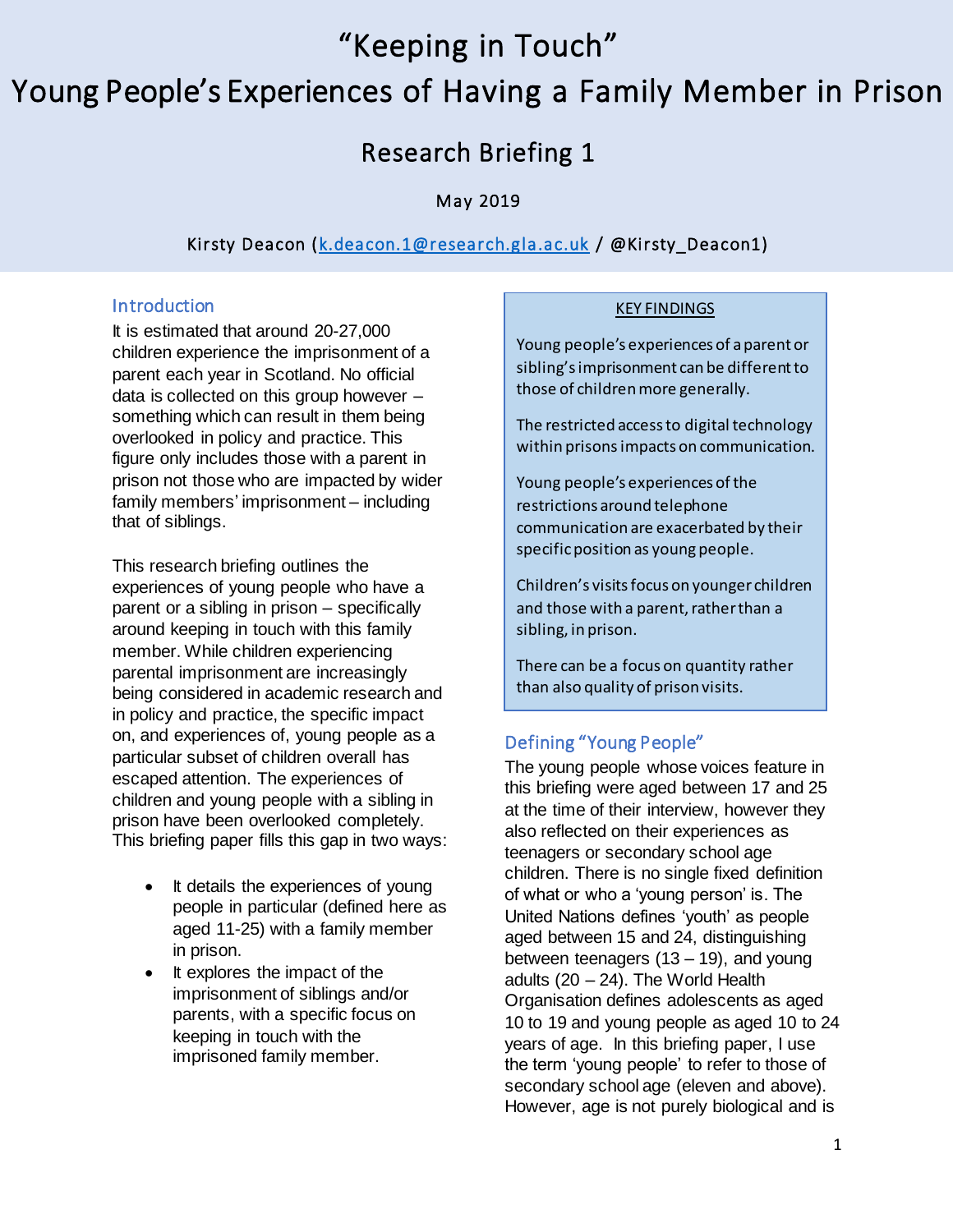also a social experience, therefore there is no strict definitional boundary to when someone becomes, or is no longer, a young person.

Young people within the criminal justice system themselves are treated as distinct from adults until the age of 21 (e.g. held within Young Offenders Institutions not adult prisons). Ongoing discussions around the raising of this age, as adolescence is seen as carrying on to the mid-twenties,may also be relevant where we are looking at family members of those in prison.

#### Background to the Research

This report is based on research carried out as part of a PhD looking at young people's experiences of having a family member in prison. The research questions were:

- What does family mean to this group of young people?
- How does this group of young people experience family – before, during and after their family member is in prison?
- How do these young people deal with the imprisonment of a family member?

This research involved two different groups of participants. The first were young people who were part of an arts collective known as KIN. This is a joint project between Vox Liminis and Families Outside for young people who are experiencing, or have experienced, a family member's imprisonment. I spent around 22 months as part of this group and the information this report is based on comes from participant observation at day and weekend residential sessions spent with the group, as well as interviews with seven of the young people. The second group were ten young men aged between seventeen and twenty-one, who as well as having experienced the

imprisonment of a family member were also currently serving a prison sentence themselves within a Young Offenders Institution (YOI). Interviews were carried out with this group.

#### Findings

This report looks at three methods of communication used by young people to maintain a relationship with their imprisoned family member: letter writing, telephone calls and prison visits. Although there is an email-a-prisoner scheme in Scotland this was rarely mentioned by the young people. The report looks at young people's experiences specifically of keeping in contact with an imprisoned family member.

Some of the young people emphasised how they felt the same as younger children: they were upset, they missed their family member and spoke of being lost without them. However, they also felt they were not given the same support and understanding.

*"…I feel like when you're around the late teens people kind of assume that, 'Oh she doesn't need any help because she's like 17,' and actually I think you need just as much help when you're older and that kind of hurt me quite a lot because I was like, I know I'm, like, 17 but also I, like, I'm a daddy's girl, like, I miss my dad and stuff and people didn't really give you, give me that support I don't think." (Natalia<sup>1</sup> )*

In other cases the experiences of the young people differed to those of younger children: due to their greater understanding of the situation and the corresponding awareness of the potential for stigma and need for

 $\overline{a}$ 

 $1$  Participants in KIN were able to choose whether to use their own name or a pseudonym within this research and its outputs. Participants from the YOI are all referred to by a pseudonym.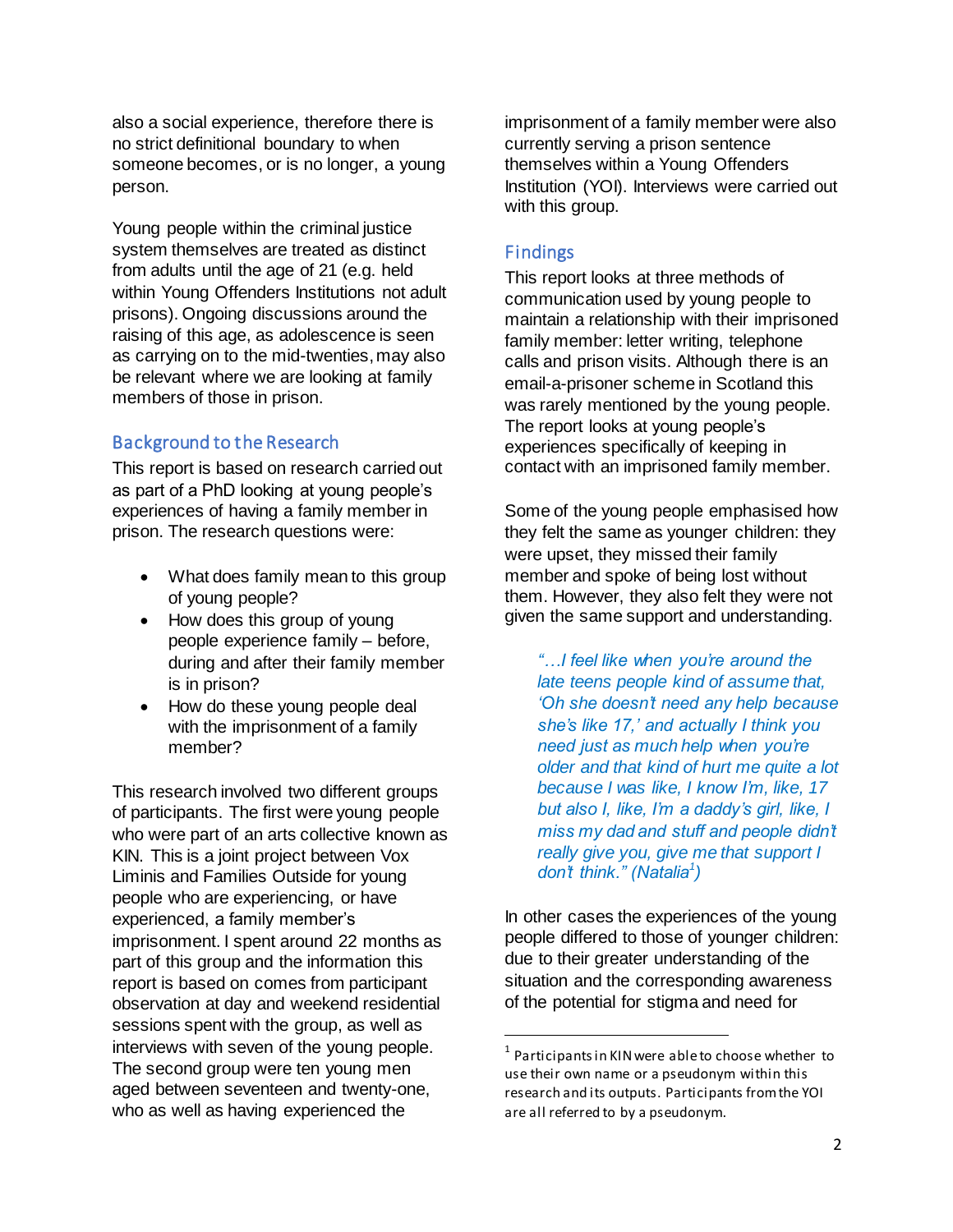secrecy; the greater responsibility placed on them where a parent was absent from the family home; or where added stresses or strains of puberty or moving to high school meant that their experience at this time was different. This highlights the need for young people to be seen as a separate group to 'children' more generally and recognised in research, as well as policy and practice, as such.

#### **Letters**

*"…the only time I've ever wrote letters was going to [prison]" (Kev)*

#### *"…what twelve-year old wants to sit and write a letter?" (Morven)*

Letter writing is rarely used to communicate today, by children, young people or adults. Within the prison estate however, it is still one of the main methods those in prison use to communicate with their friends and family outside. The latest Scottish Prison Service Prisoner Survey showed the most common forms of contact with family were by telephone (71%), letter (62%) and visits (50%).

As well as being an unusual form of communication to use, it is also markedly different to the way that we communicate today in the world of text and other messaging apps.

> *"…it's, like, weird, cos you can't break down your conversation you just have to have this full one-sided conversation for them to write back to. Whereas you're used to just, like, texting, be like, 'Hi. How are you?' and then they'd be, like, 'Oh yeah, I'm good. How are you?' and take it from there, like, step by step, like a normal conversation instead of just a list of everything you've done this week, kinda feels a bit weird…" (Morven)*

Our lives today are much more instant, whether that is through binge watching a TV series, downloading or streaming music instantly, or through the way we communicate; life moves at a very different speed to that of the letter. Writing elongates conversations and removes the instantaneous, almost 'face-to-face' like communication which can be achieved through text messaging or other communication apps such as WhatsApp or Snapchat, which are unavailable to those communicating with a family member in prison.

Arguments have been made that a lack of access to digital technology for prisoners can be termed a new 'pain of imprisonment', where they are unable to fully take part in a modern technology-based society. The lack of opportunity for young people to communicate with their family members in the 'usual' ways that they would use with family outside of prison could also be seen to represent a 'familial pain of imprisonment'.

#### KEY ISSUES

Lack of access to digital technology within prisons.

#### Telephone Calls

While the restrictions around telephone contact with someone in prison will impact on all family members it can have a specific impact on young people. Telephone calls can only be made *from* the person in prison; they are unable to receive incoming telephone calls. Telephones are available in the communal areas of residential halls not within individual cells. While, in theory, telephones may be available at times throughout the day the young people spoke of really only being able to either use the telephones (from those within the YOI), or to receive calls from them, during recreation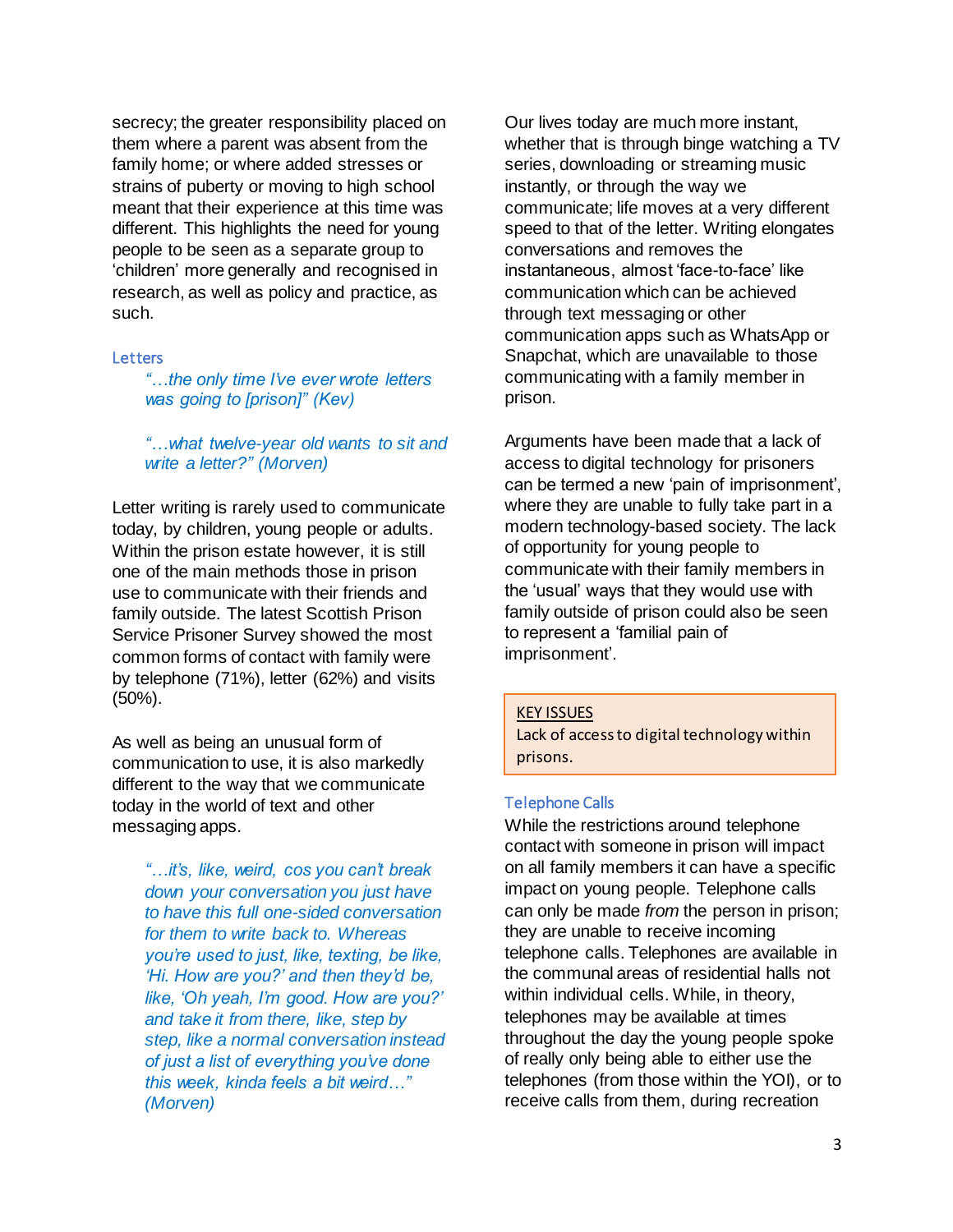period (45 minutes on weekday evenings) or during the day on a weekend (prisoners tend to be locked in their cell during evenings at the weekend).

*"The fact that I can speak to him and call him whenever I want is, like, I can't even explain to you how big of a deal that is, because it was so, when you, when you, when you have someone in prison and they then call you from the prison, and you miss that phone call, I can't explain to you how it feels […] it's just the most horrible feeling." (Natalia – speaking about her Dad moving to a Category D prison (similar to the open prison in Scotland))*

The period of time in someone's life as a teenager or young person is a time when they are gaining their independence, moving towards adulthood, and will tend to spend more time outside the family home with their peers than younger children, or perhaps even partners would tend to do. Therefore, the impact of the restrictions on when telephone calls can be received is exacerbated for this group.

*"…talking about the, what was it, aye, like the phone calls, that becoming a barrier for your outside life, you know, cos you're having to then adjust your plans that maybe you've got with your pals and things like that, I was daein' that constantly, you know what I mean, to try and catch these phone calls…" (Kev)*

This time in a young person's life is also the time when they may need the support of a parent as much as younger children do, but in different ways. They may have issues at

school, are experiencing puberty, be facing what every teenager faces, but are unable to simply contact their parent or sibling in prison when they need to talk to them. Instead, they have to wait until their family member is able to place a call to them, and they are able to take it.

While it is possible for the person in prison to call a mobile telephone, meaning that the recipient of the call can be available anywhere and at any time there are two main issues with this. Firstly, to answer your mobile phone while in the presence of others you risk having to explain why you need to take this call, something which young people may not wish to do where they have not disclosed their family member's imprisonment. Secondly, the cost of calls to mobile telephones is prohibitive (calls to a mobile cost 13p/min, with average prison wages £5-12/week). Where calls do take place in this way it can result in a decision then being made about how long the young person is able to speak to their family member, a duration that is reduced where the cost per minute is increasing.

Linked to these cost issues is a growing awareness by young people of these costs, of telephone calls and of travel to visits, which sets this group apart from younger children. This group take on a growing responsibility and may make decisions on how often they ask for a family member to phone them where they know that the person in prison, or the family members outside who fund them, are unable to afford these calls.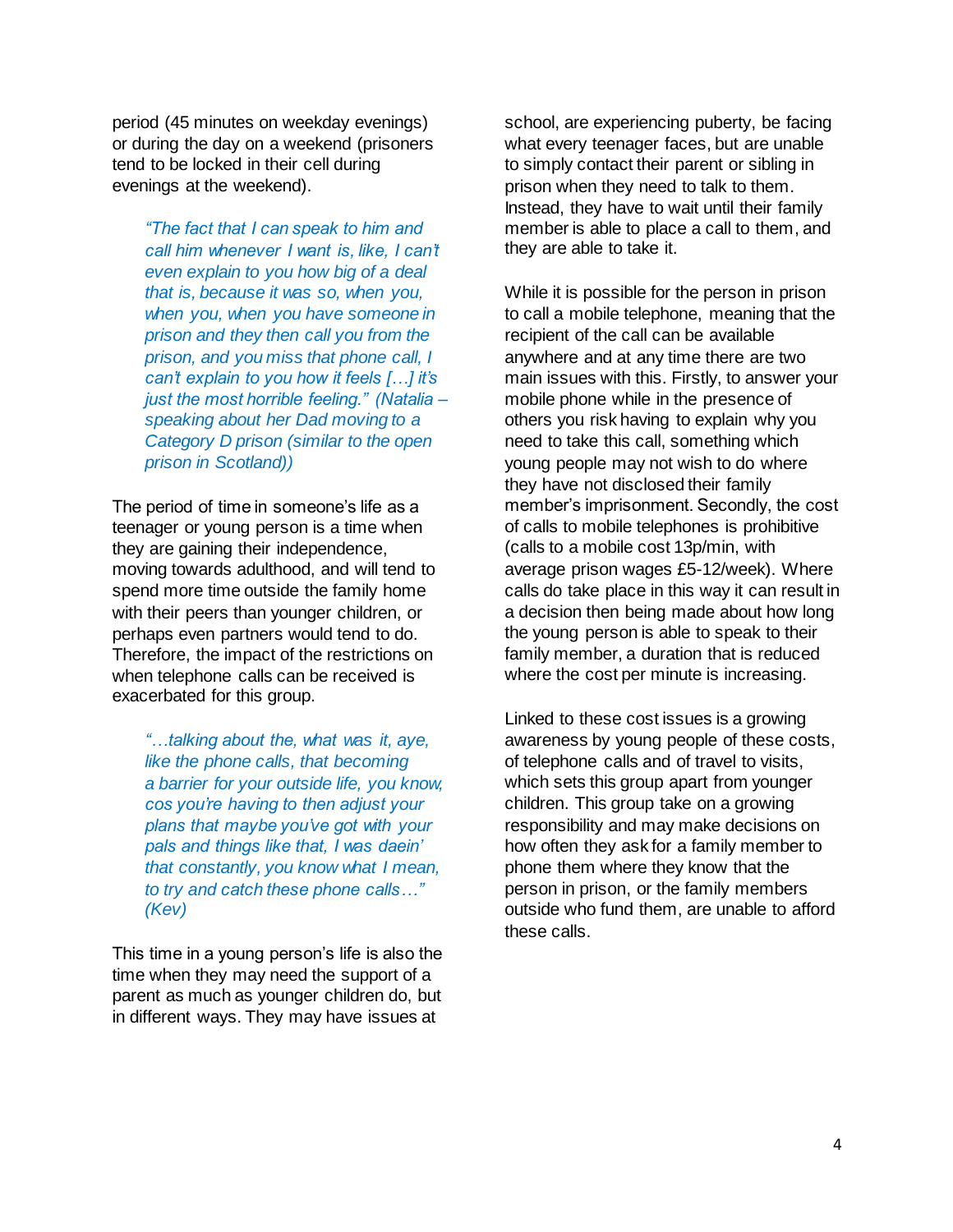#### KEY ISSUES

Lack of access to in-cell telephones (these are already within some prisons in England and Wales and are being rolled out in others this year –

[http://howardleague.scot/news/2018/july/](http://howardleague.scot/news/2018/july/phones-prisons-reconnect-or-rehabilitate) [phones-prisons-reconnect-or-rehabilitate\)](http://howardleague.scot/news/2018/july/phones-prisons-reconnect-or-rehabilitate).

The prohibitive costs of telephone calls –to landlines and mobile telephones –made from prisons.

Lack of access to Prison Voicemail across the prison estate (currently available in HMPs Addiewell and Kilmarnock) [https://prisonvoicemail.com/.](https://prisonvoicemail.com/)

#### Visits

 $\overline{a}$ 

Problems around prison visits for young people can be related to issues which everyone visiting a prison will face. For example, the length of time and costs involved in visiting, or the process which must be gone through to enter a prison visit. They can also relate specifically to the fact that the visitor is a young person, and not a partner or a younger child.

Where we think about who 'children's' visits are actually for, these can be implicitly or explicitly designed for younger children only.

For example, the National Performance Framework for Prison Visitors' Centres<sup>2</sup> lists the provision of "a designated space for children's play with toys and books" as essential but that "books/reading materials are provided for adults and young people" and "play areas are inviting, safe and offer an exciting range of toys and activities

appropriate for children of different ages" only as desirable.

Bonding visits are also only available for children under the age of five – due to their being held during school hours.

*Liam: …I was too, I was too old to get bonding visits. Kirsty: Right, okay. Liam: But the younger ones did […] they got bonding visits. Kirsty: Oh right, okay. How old, how old were they at the time? Liam: My youngest one [sibling] was two and the other one was three mibbe, four.*

There also tends to be a focus on children who have a parent in prison rather than those who are experiencing sibling imprisonment.

*"…I went to [the prison] and they were, like, 'Oh, how old are you?' I was, like, 'Right, I'm 14,' and they were, like, 'Oh that's perfect. So are you visiting your dad?' and I was, like, 'No, I'm visiting my brother,' and they were, like, 'Never mind, we can't help you.'" (Morven)*

The term 'child' can be an age-graded term, referring to those under the age of eighteen, as well as a relational term, so in respect to a parent or caregiver. To access children's visits in prisons it is often treated as if both criteria must be met, rather than simply the age-related aspect of being a child with a family member in prison. This may be particularly pertinent within the Young Offenders Institution population where there is likely to be a higher level of young people within the prison who have siblings outside who are under the age of eighteen and coming in to visit.

<sup>2</sup> [https://www.familiesoutside.org.uk/content/uploa](https://www.familiesoutside.org.uk/content/uploads/2018/06/FINAL-National-Performance-Framework-for-Prison-Visitor-Centres-in-Scotland-Review.pdf) [ds/2018/06/FINAL-National-Performance-](https://www.familiesoutside.org.uk/content/uploads/2018/06/FINAL-National-Performance-Framework-for-Prison-Visitor-Centres-in-Scotland-Review.pdf)[Framework-for-Prison-Visitor-Centres-in-Scotland-](https://www.familiesoutside.org.uk/content/uploads/2018/06/FINAL-National-Performance-Framework-for-Prison-Visitor-Centres-in-Scotland-Review.pdf)[Review.pdf](https://www.familiesoutside.org.uk/content/uploads/2018/06/FINAL-National-Performance-Framework-for-Prison-Visitor-Centres-in-Scotland-Review.pdf)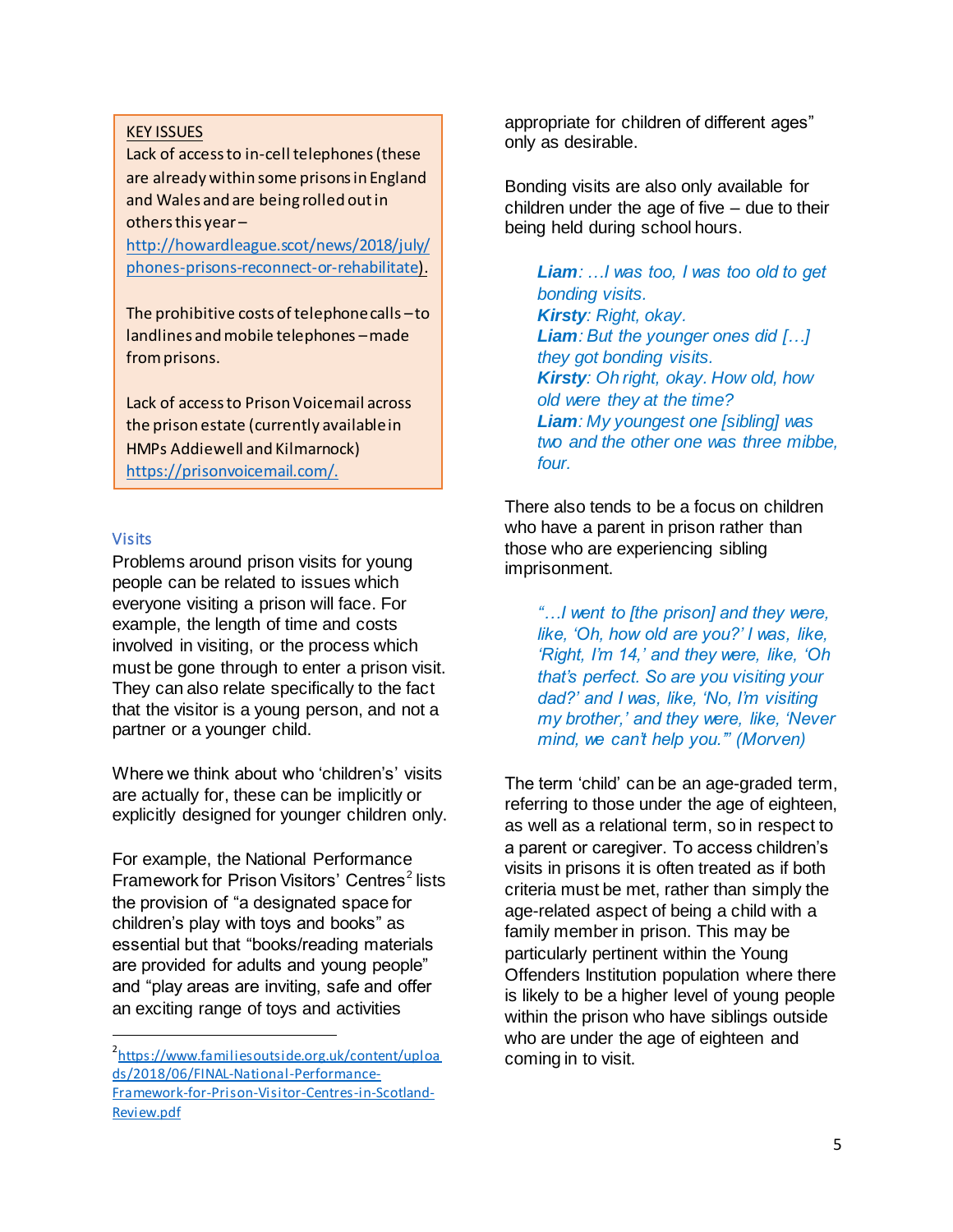Quality as well as quantity of visits matters, not just for young people. While prison visits may bring family members physically closer together by allowing them to be in the same space together, this does not automatically result in an emotional closeness. This can be thought of in terms of the ability to experience intimacy in a relationship within these settings. If we think about family as what they 'do' rather than what families 'are<sup>3</sup>, the ability to attain, or maintain, intimacy in a relationship can be inhibited in different ways due to the fact family is now 'being done' in a prison environment. This could be in respect of what is termed embodied intimacy (e.g. physical contact) or emotional intimacy (a closeness coming from the ability to share and disclose to each other, producing a shared understanding $)^4$ .

For example, Morven spoke about being unable to "mess about" with her brother at a visit as they did at home, Liam talked about the lack of physical contact allowed with his dad in ordinary visits, and Natalia spoke about the difficulties of having a conversation with her dad in the midst of all the noise when children are playing at the visits (something she is unable to avoid as she was also attending school so generally had to visit at the weekend).

#### KEY ISSUES

 $\overline{a}$ 

The lack of recognition of, and provision for, children who are experiencing sibling as well as parental imprisonment.

The focus on younger children and failure to provide for older children and young people within visits.

A focus on quantity rather than also quality of contact within visits.

#### Importance of Context

It is at this point that I would sound a note of caution where we are talking about encouraging and maintaining contact between a young person and their family member in prison. Firstly, there may be child protection or safety issues which mean this contact should not take place (though the numbers of these cases are small). Secondly, it is important to also take into account the context of the family relationship prior to the imprisonment. The dominant narrative is that prison disrupts families and worsens relationships, but this is not always the case. Young people who have had limited contact with their family member prior to the period of imprisonment may find that while someone is in prison they are in a place where regular contact is more able to take place, and within a safe and stable environment. On release, however, this relationship may not be able to continue in this way, resulting in the breakdown of a relationship which was promoted and encouraged while someone was in prison but is unable to be supported on their release.

*"He came oot and disappeared again. So it was just like we were a rebound for when he was in prison and then when he got oot he just disappeared again…" (Liam)*

Where young people, or families more generally, are constructed as assets or resources in a prisoner's journey towards stopping reoffending then there can be a failure to recognise issues such as this which may arise on someone's release, and which could be as harmful for a young person as the loss of their family member through imprisonment in the first place.

<sup>3</sup> Morgan, D. H. J. (2011) *Rethinking Family Practices*

<sup>4</sup> Gabb, J. (2008) *Researching Intimacy in Families*